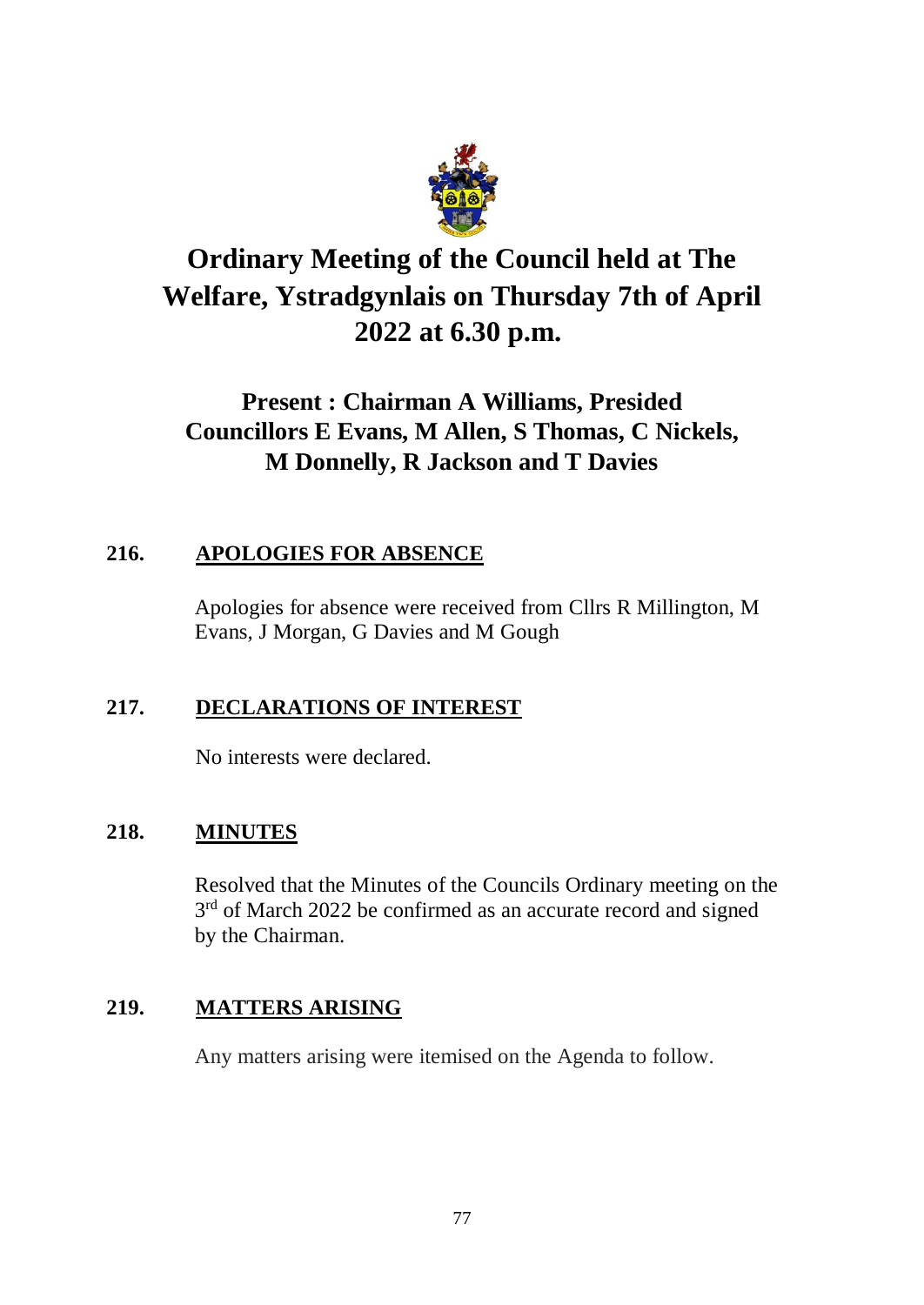#### **220. PAYMENT OF ACCOUNTS**

Resolved that the accounts detailed in Appendix 1 be agreed and paid**.**

## **221. GRANTS**

The Town Council had set aside a budget of £1,000 for financial assistance applications toward the Queens Jubilee celebration events within the community.

Resolved a) to award the organisations as follows:-

| Discover Ystradgynlais                 | £433.81 |
|----------------------------------------|---------|
| Swn Y Nant Family Day                  | £132.38 |
| <b>Y</b> stradgynlais Community Centre | £433.81 |

b) to defer consideration of a small grant application from Discover Ystradgynlais until the Town Council meeting in May.

## **222. COVID MEMORIAL PROPOSAL**

The proposal had been deferred from the March Ordinary Meeting in the hope that the attendance would be higher and greater observations could be gathered regarding the proposal. With attendance low and the end of the Councillors terms of Office approaching it was resolved to defer the item again until the May Ordinary Meeting following elections.

#### **CORRESPONDENCE**

## **223. YSTRADGYNLAIS COMMUNITY CENTRE FINANCIAL STATUS**

A resident had emailed the Town Council querying the financial status of the Ystradgynlais Community Centre and expressing concern regarding Councils decision to hold a reserve of £10,000 in the budget for 2022-23 for a potential award to the Centre. The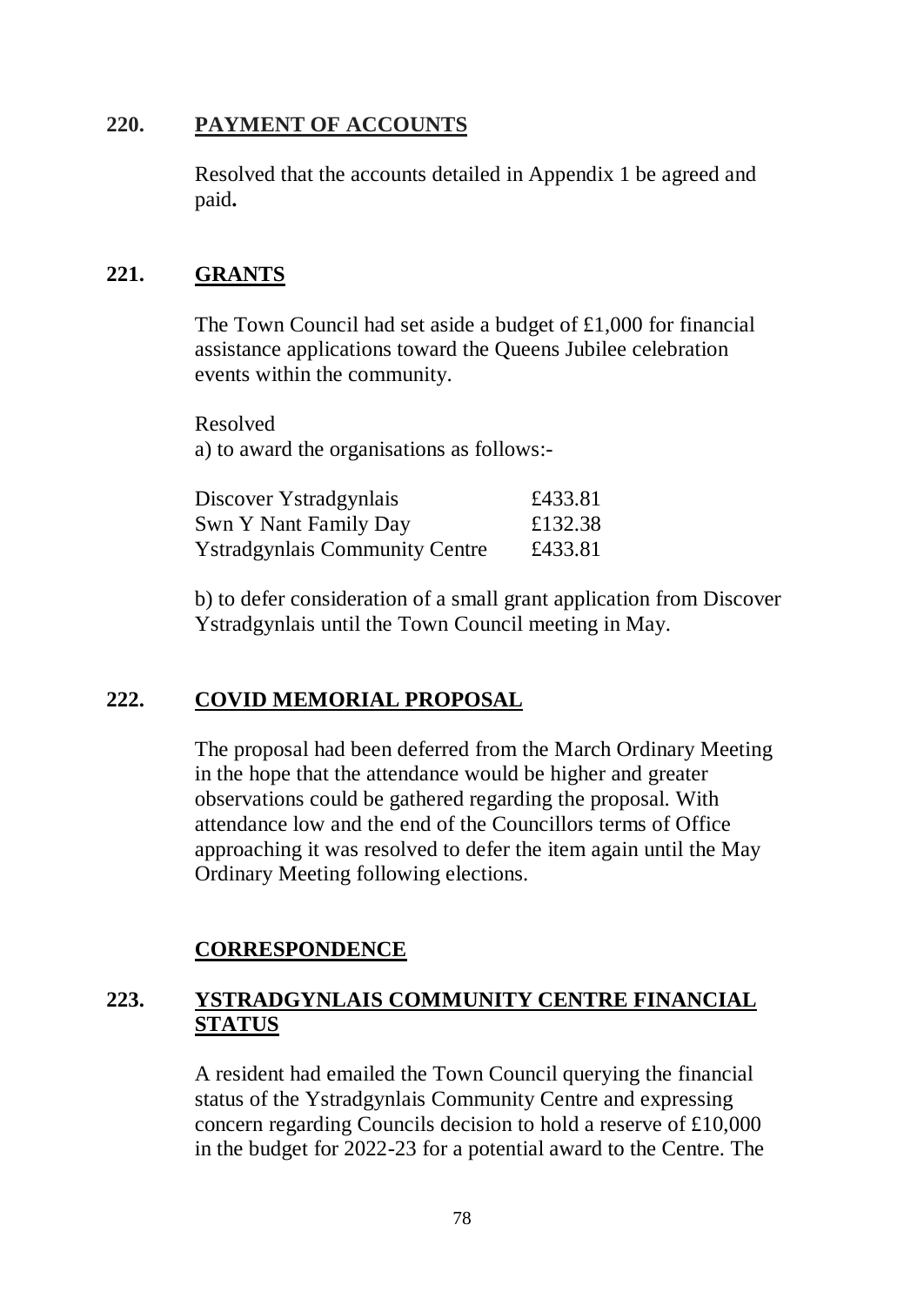Members discussed various aspects of the Centres governance that they felt satisfied with.

An email had been received from Powys County Council outlining its decision to charge a nominal rent for the Community Centre lease, which was seen to be the most appropriate way to support the new tenant in investing in the building and meeting their fully repairing obligation under the lease.

Resolved to refer the matter to the Management Sub-Committee for further discussion and appraisal.

#### **224. NATURAL RESOURCES WALES - DIAMOND PARK SITE MEETING**

A meeting had been scheduled to take place on the  $24<sup>th</sup>$  of March with a representative for Natural Resources Wales regarding Invasive Species at Diamond Park. The representative had been unable to attend the site meeting due to Covid issues and had offered to rearrange at a convenient date.

Resolved to defer any decision regarding arrangements until after May 2022.

#### **225. NATURAL FUNDING RESOURCES FUNDING UPDATE**

Correspondence had been received from NRW outlining various sources of funding for local projects. Resolved to note the position.

## **226. FRIENDS OF DIAMOND PARK - INVASIVE SPECIES IMAGES**

Friends of Diamond Park had sent an email to the Town Council with images and locations attached of Knotweed presence at Diamond Park. The Deputy Clerk had incorrectly placed the correspondence on the Agenda as regarding Himalayan Balsam when in fact the documentation attached and sent with the Agenda the Agenda to Members, did identify the species as Knotweed. Position noted.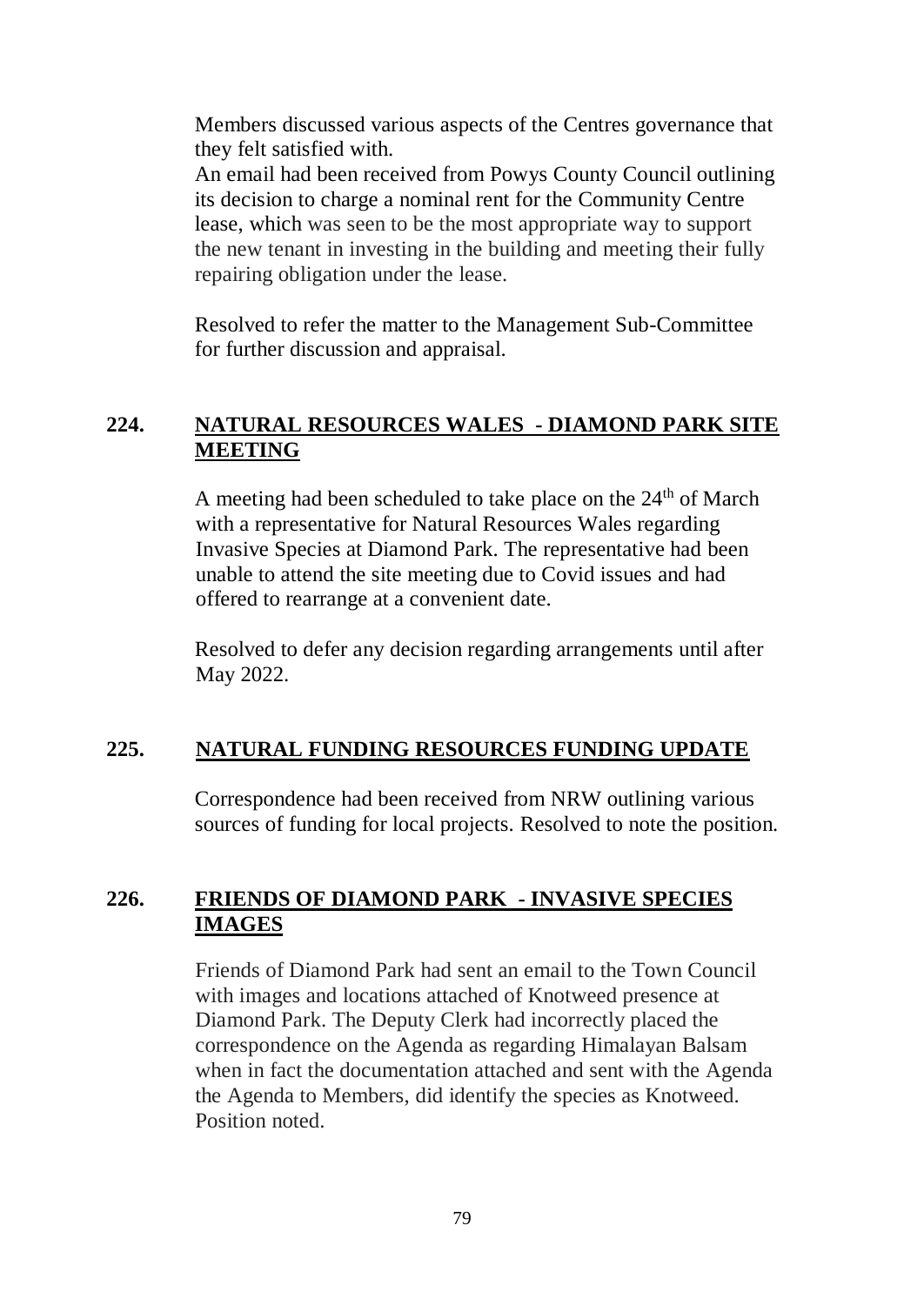#### **227. MONITORING OFFICER QUERY**

Correspondence had been received from the Monitoring Officer at Powys County Council stating that he had received an email from a resident suggesting that the council does not publish documents in accordance with Section 55(c) of the Local Government (Democracy) (Wales) Act 2013.

In the Clerks absence while on leave, the Deputy Clerk had responded to briefly explain that the legislation requires this as far as is practicable for a Council and requested further details regarding the complaint. No response had been received. Position noted.

## **228. OMBUDSMAN COMPLAINTS POLICY QUERY**

Correspondence had been received from the Ombudsman. The office had received a complaint against the Town Council. The Ombudsman wished to ascertain whether the Town Council had a complaints procedure in place. The Clerk had responded that there had been no formal complaint in thirty years, but that any grievances had been dealt with through meetings with the Town Council to resolve matters. The Clerk confirmed to the Ombudsman that the Town Council had indicated recently that it wished to produce a formal policy. Position noted

#### **229. OMBUDSMAN COMPLAINT CASE AND RESPONSE**

The Ombudsman had forwarded a Case result and response to complainant. This had been regarding a residents' dissatisfaction at the Town Councils decision not to publish all documents associated with meetings. This was in line with Section 55(c) of the Local Government (Democracy) (Wales) Act 2013 which states that all documents should be published as far as is "reasonably practicable".

The verdict by the Ombudsman was that there could not be a blanket ruling that all documents should be published due to Data Protection issues and the complaint was not upheld.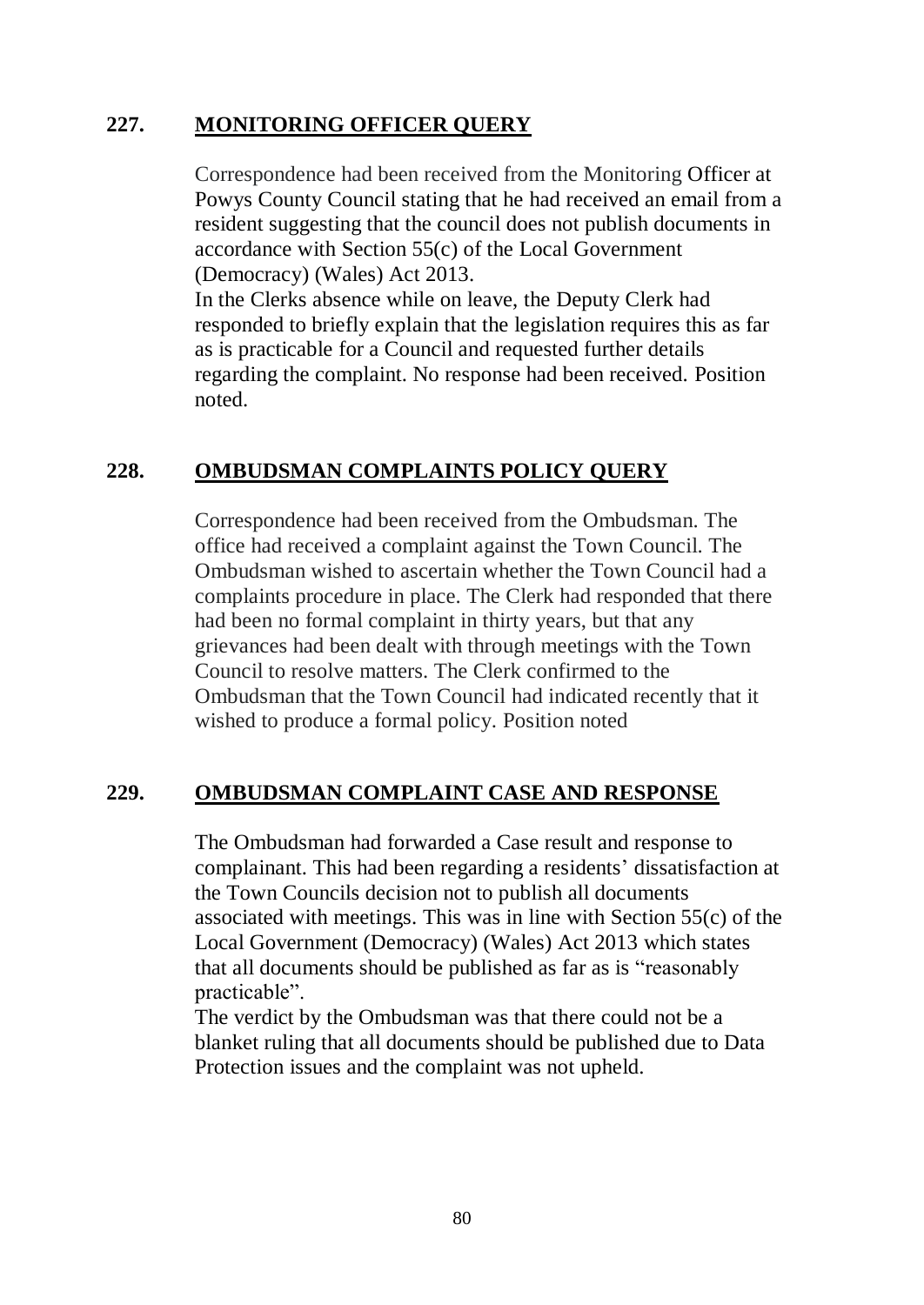#### **230. BIODIVERSITY POLICY**

Friends of Diamond Park had sent correspondence to query the Biodiversity Report published on the Town Council Website as being labelled a policy as well as why there was no published Biodiversity Plan for the Town Council to adhere to. The resident had also recommended a number of contacts and a suggestion to arrange a meeting for interested parties to attend in order to assist the Town Council with funding access and knowledge exchange. Position noted.

#### **231. OUTSIDE BODIES**

Correspondence had been received from a local resident to query the relationship between the Town Council, The Ystradgynlais Community Welfare Grounds Association (YCWGA), Steering Committee and the Sports Association in the context that Town Council Members were appointed to serve on the Steering Committee and the YWCGA.

Resolved to forward a response approved by Chairman and Vice Chairman to the resident.

#### **232. QUEENS GREEN CANOPY**

An email received from the Woodland Trust disclosed information regarding an initiative to "plant a tree for the Jubilee". Position noted.

#### **233. OFFICE HOURS**

**Public Bodies (Admission to Meetings) Act 1960. Resolved that by virtue of the provisions of Section 1(2) of the above Act, the public be excluded during the discussions of the business on the grounds that publicity would be prejudicial to the public interest by reasons of confidential nature of the personnel business to be transacted.**

The Deputy Clerk declared an interest and did not participate in the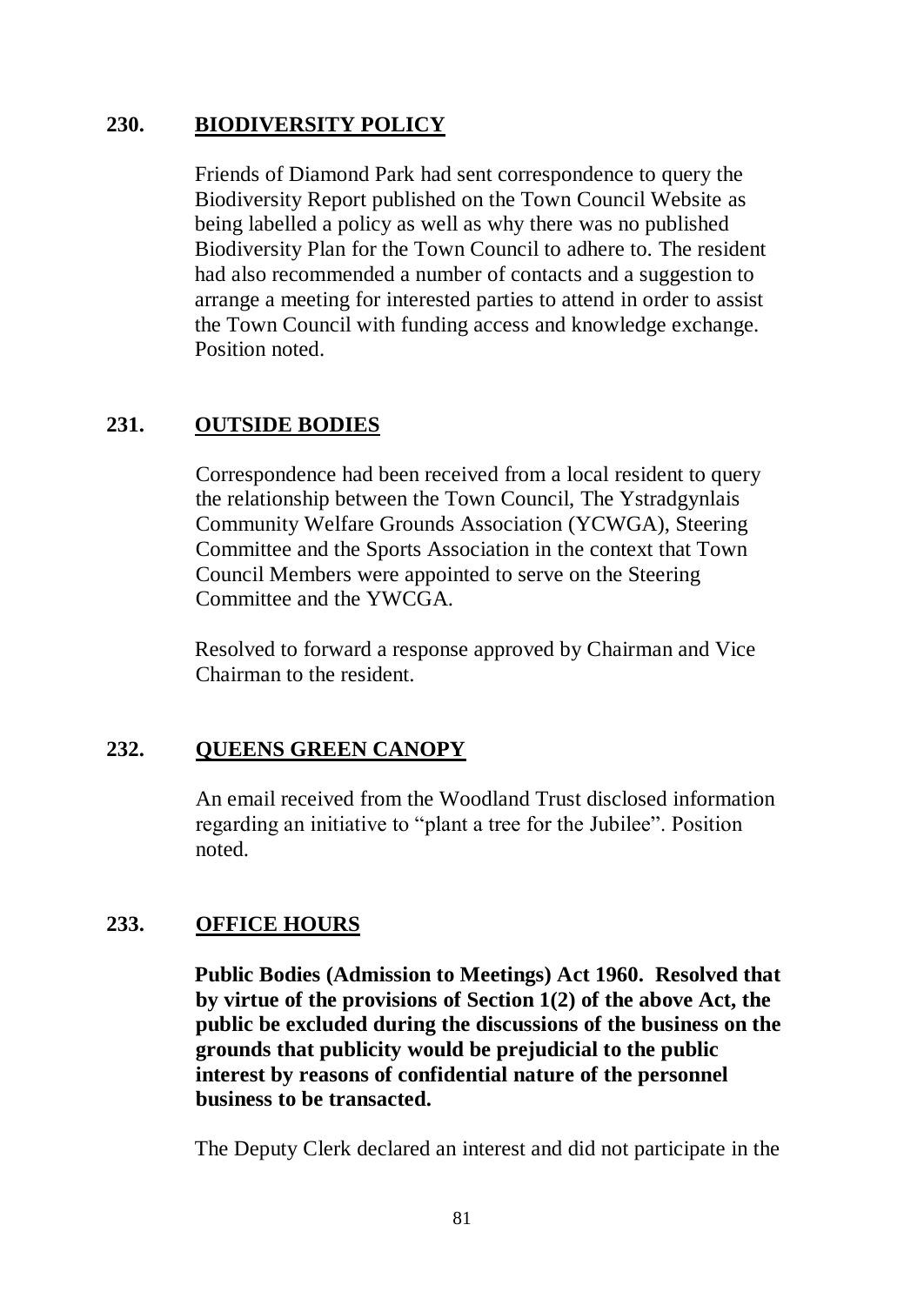discussion except to confirm concern regarding personal safety aspects whilst working as a lone worker in the Office.

The Clerk and Deputy Clerk had wished to raise the matter of Office Hours and propose an appointment only basis for meeting with the Public. Both Officers were part-time workers, and it would allow for more flexibility, efficiency and better safety for the Deputy Clerk when alone to restrict the current drop-in arrangement for weekday mornings, to appointment only. Whilst there was concern about restricting accessibility to the Public, it was highlighted that very few had actually visited with no prior arrangement during the time of the Deputy Clerks employment and that email and telephone details for the Officers were freely available.

Resolved to approve the proposal and restrict physical contact with the public to an appointment only basis.

## **234. PLANNING**

Resolved to submit observations as detailed on Appendix 2.

## **235. MEMBERS REPORTS**

**a)** Cllr E Evans raised the ongoing issue with overhanging trees at Caerbont play area. The Chairman had had contact with PCC and a meeting had been arranged with a representative to discuss the matter further.

**b)** Cllr S Thomas wished the Members well in the upcoming elections.

**c)** Cllr T Davies wished the Members well in the upcoming elections and thanked the Chairman and Vice Chairman for their service during the year.

**d)** Cllr M Donnelly thanked the Members for their support and wished all the best for the upcoming elections.

**e)** Cllr M Allen informed members that drainage problems at Coronation Park had led to the Councils contractor using a camera to diagnose the issue revealing deterioration in the pipe. This footage had been forwarded to the Clerk. Agreed to check the Clerk had received the footage and ascertain the issue.

Meeting concluded at 8.00 pm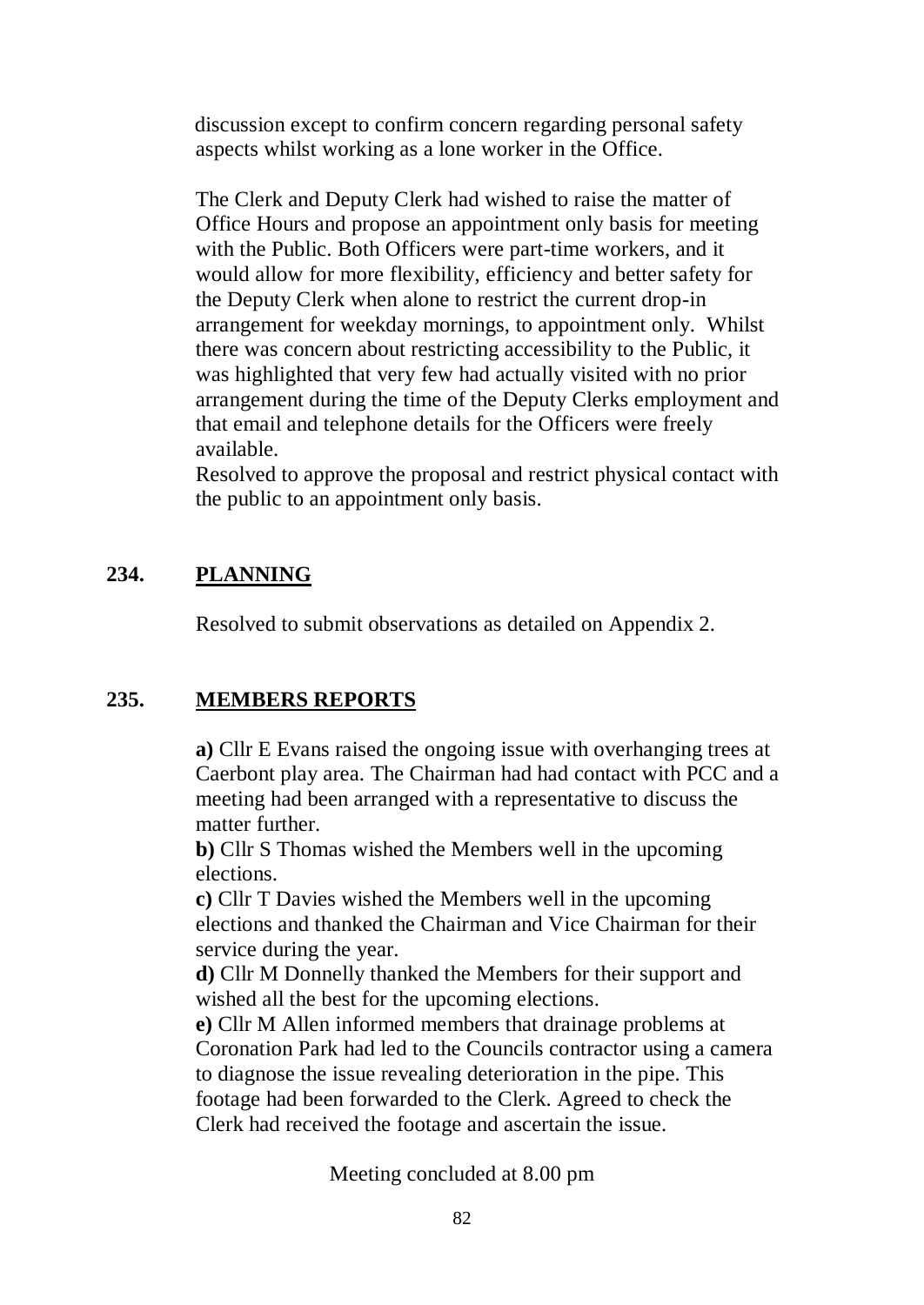## **Planning matters to be considered by the Town Council for the month of April 2022**

## **1.0 Applications granted consent**

*From information posted on the new Powys County Council web site the following applications have been granted approval.*

| 22/0248/DIS | Mr N Clifford<br><b>Development Land</b><br>rear of Nos 64 to 78<br><b>Brecon Road</b><br>Ystradgynlais<br>Swansea | Discharge of Condition 8 & 11<br>attached to planning approval<br>21/0940/RES (Landscaping & Public<br>Open Space Management Plan) &<br>(Construction Environment<br>Management Plan)                          |
|-------------|--------------------------------------------------------------------------------------------------------------------|----------------------------------------------------------------------------------------------------------------------------------------------------------------------------------------------------------------|
| 21/2283/HH  | Mr & Mrs G Thomas<br>76 Cwmphil Road<br><b>Lower Cwmtwrch</b><br>SA9 2PX                                           | Raising the roof of the dwelling and<br>alterations / extensions to the rear<br>elevation. The front elevation will<br>also be amended to include 3no<br>dormer windows to the proposed<br>increase roof space |
| 21/1691/HH  | Mr A Andrews<br>The Meadows<br>80 Cwmphil Road<br><b>Lower Cwmtwrch</b><br>Sa9 2PX                                 | Erection of two rear extensions and<br>conversion of loft space and raising<br>the ridge line to create a first floor                                                                                          |
| 21/2275/FUL | <b>Celtic Minor Golf</b><br>Club<br><b>Upper Cwmtwrch</b><br>Swansea<br><b>SA9 2QQ</b>                             | Siting of 2 holiday pod units,<br>formation of access track and all<br>associated works                                                                                                                        |
| 21/2265/FUL | Ms C Kitchin<br>Solar Farm at Bryn<br><b>Henllys</b><br>Cwmtwrch<br>SA9 2XX                                        | Erection of a 15m communications<br>tower and associated building                                                                                                                                              |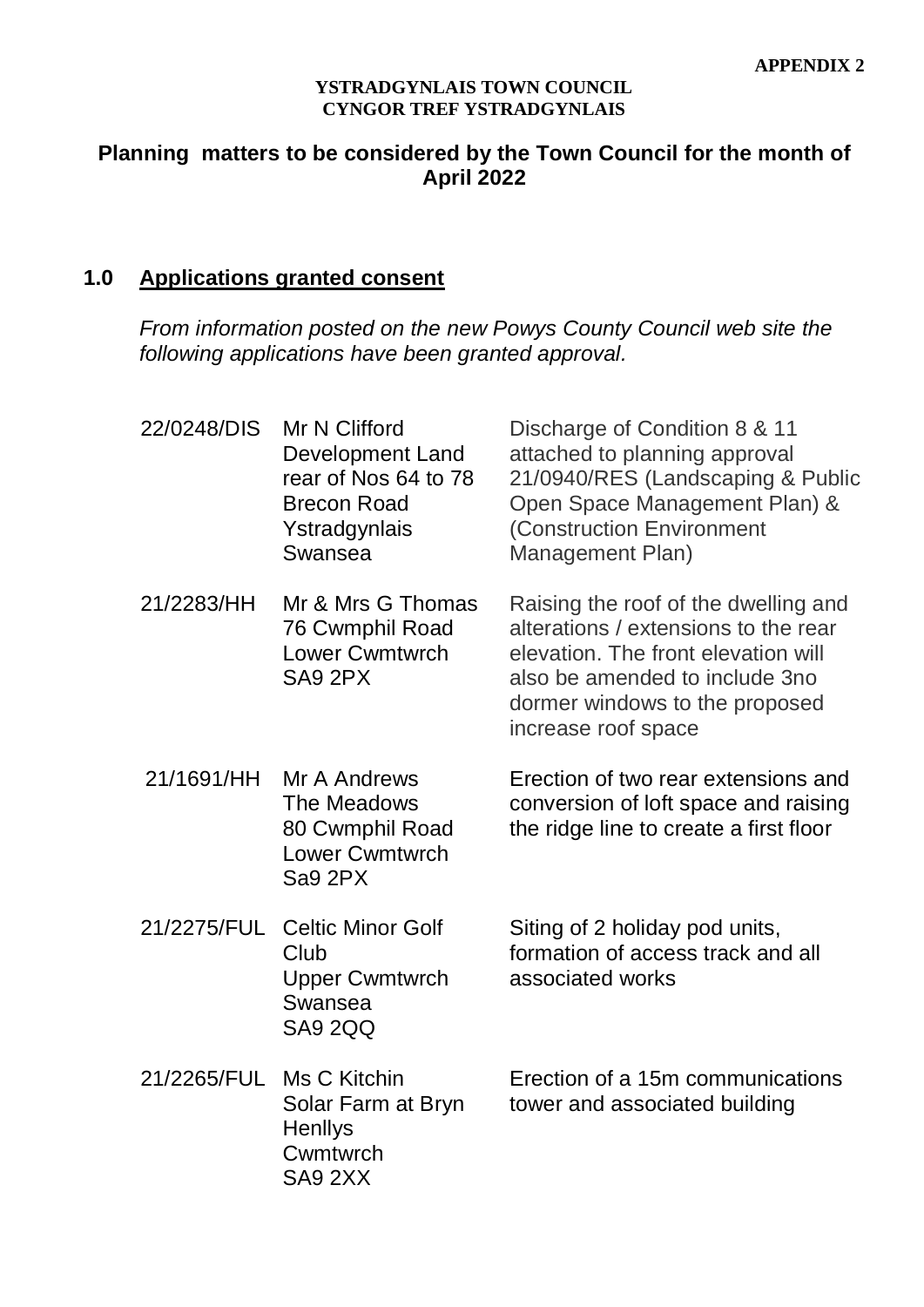21/2073/HH Ms P Kinch 54 Bethel Road Lower Cwmtwrch SA9 2PT Single storey extension & upgrade of existing garage to habitable room 21/1034/HH Hywel Watkins 1 & 2 Cwm Tawe Road Penrhos Joint construction of 2 rear extensions

## **2.0 Applications refused consent**

Ystradgynlais SA9 1QU

*From information available on the Powys CC web site the following application has been refused consent.*

20/2010/HH L Davies 106 Heol Giedd Ystradgynlais SA9 1LS

Proposed two storey side extension and two storey front extension, replacement roof covering and internal alterations to existing single storey rear extension

## **3.0 Applications for consideration**

*From information posted on the Powys County Council web site the following applications require consideration:-*

| 22/0371/DIS     | Mr N Clifford<br>Development Land<br>rear of nos 64 to 78<br><b>Brecon Road</b><br>Ystradgynlais | Application to discharge condition 7<br>of planning approval 1/0940/RES in<br>relation to highway works |
|-----------------|--------------------------------------------------------------------------------------------------|---------------------------------------------------------------------------------------------------------|
| <b>Resolved</b> | <b>No Observation</b>                                                                            |                                                                                                         |
| 22/0376/HH      | Mr & Mrs A Jones<br>Maes Y Glan House<br><b>Heol Glantawe</b><br>Ystradgynlais<br><b>SA9 1ES</b> | Proposed rear first floor extension,<br>rear kitchen extension and internal<br>alterations              |

*Resolved No Observation*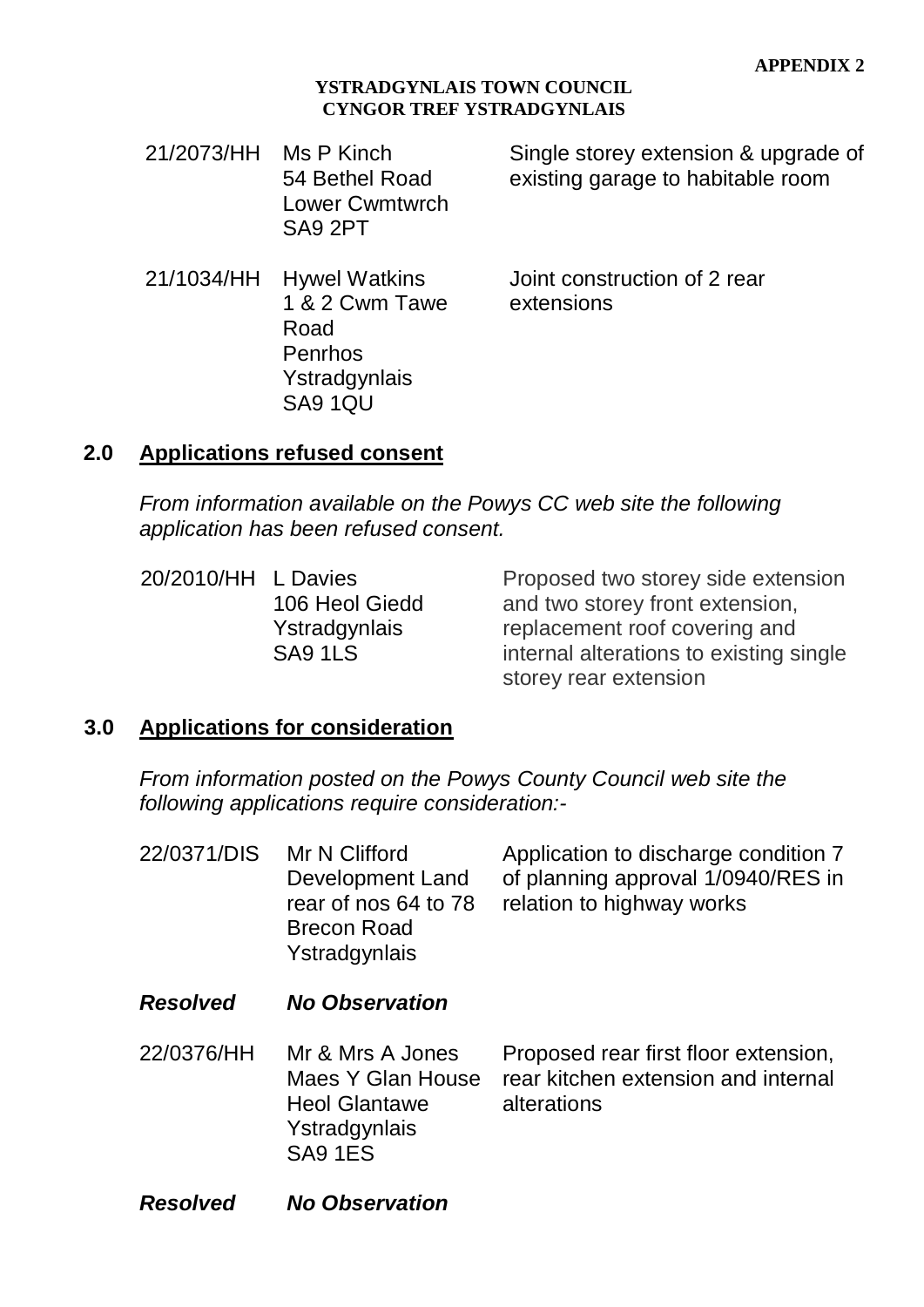- 22/0296/HH Mr R Bond **Caringdale** Ynyscedwyn Road Ystradgynlais SA9 1BE Erection of an extension, to include some demolition and all assoc. works
- *Resolved No Observation*
- 22/0224/LBC Miss V Cook 82 Heol Giedd Ystradgynlais SA9 1LS

Listed building consent for retention of works already carried out: upgrade & modernisation of outer WC washroom; replace uninsulated asbestos corrugated roof with insulated pitch roof under slate; glass framed covered link between cottage and refurbished bathroom

- *Resolved No Observation*
- 22/0495/OUT Mr S Bratton Heol Saint Cynog Ystradgynlais

1 no. detached dormer bungalow with associated off-street parking

- *Resolved To submit the following observation: Regarding planning application 22/0495/OUT, the Ystradgynlais Town Council does not object to the application to construct a bungalow at the site. However, it does wish to make the observation that Footpath 106A should be impacted as little as possible during construction if indeed approved and remain permanently accessible to the public thereafter*.
- 22/0488/HH Mr J Davies 4 Gyrnosfa Lower Cwmtwrch SA9 1DR Proposed single storey rear extension
- *Resolved No Observation*